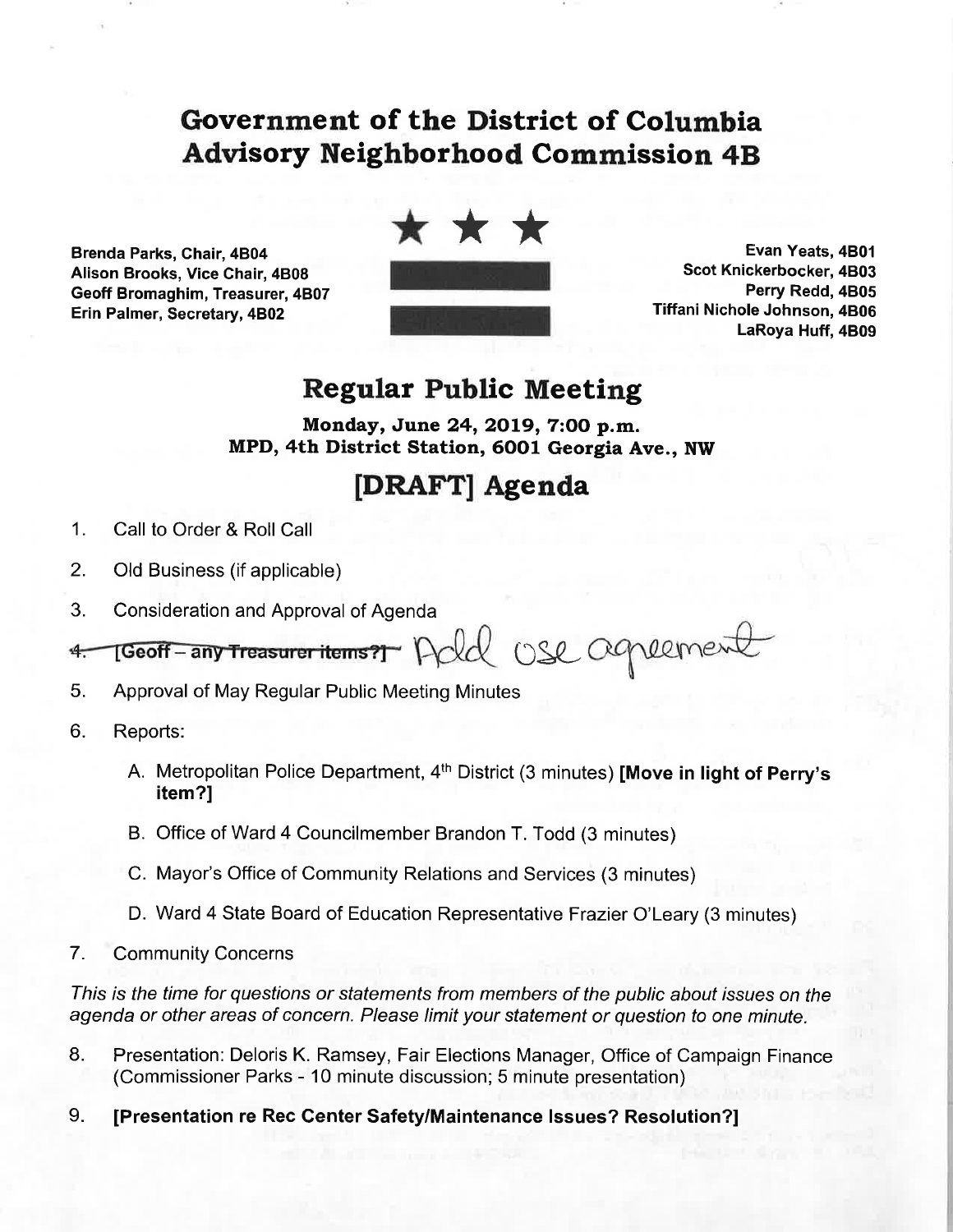- 10. Presentation: Brent Sisco, Department of Parks and Recreation, Takoma Dog Park (Commissioner Knickerbocker - 5 minute discussion; 5 minute presentation)
- 11. Presentation: Laura Barclay, Executive Director, Old Takoma Business Association and Maryland Representatives, Proposed Takoma Commercial Infrastructure Committee (Commissioner Palmer - 10 minute presentation; 5 minute discussion)
- 12. Presentation: Nykisha Cleveland, Public Affairs Specialist, Office of Police Complaints (Commissioner Parks - 10 minute presentation; 5 minute discussion)
- 13. Presentation and Letter of lnquiry: Citizen-MPD lncident of May 6, 2019 (Commissioner Redd - 5 minute presentation; 5 minute discussion) [Perry - Any changes to this item? ls MPD returning to respond?l
- 14. Consent Calendar:

Resolution 4B-19-0601: Supporting Installation of Roof Solar Panels at 6824 5<sup>th</sup> Street, NW, H.P.A. No. XX-XXX (Commissioner Palmer)

Resolution 48-19-0602: Supporting Shuttle Bus for lncoming lda B. Wells Students Residing Near Brightwood and LaSalle Campuses (Commissioner Knickerbocker)

15. Resolution 4B-19-0603: Supporting Proposed Design for 218 Cedar Street, NW, H.P.A. No. XX-XXX (Commissioner Bromaghim - 3 minute presentation; 3 minute discussion)

Resolution 4B-19-0604: Supporting Proposed Design for The Parks at Walter Reed Building O (Commissioner Bromaghim - 3 minute presentation; 3 minute discussion)

Resolution 48-19-0605: Supporting Proposed Design for The Parks at Walter Reed Building P (Commissioner Bromaghim - 3 minute presentation; 3 minute discussion)

- Letter of lnquiry: Calling for Response to Concerns Regarding Use of Heavy Trucks on 18 Aspen St, NW and Other Residential Streets (Commissioner Palmer - 3 minute presentation; 3 minute discussion) i j
- 19. Resolution 4B-19-0604: Calling for Reprimand of Ward 4 Councilmember Brandon T. Todd (Commissioner Redd - 5 minute presentation; 5 minute discussion) [Perry - Any changes to this item?l
- 20. Adjournment

Please Note: Anyone in the audience may speak on any subject during "Community Concerns." You may also contact members of the Commission before and after Commission meetings. Discussion on other agenda items will generally be limited to Commissioners. Finally, the meeting may not last beyond  $9:00$  p.m. unless extended by a two/thirds vote of the Commission.

Next Regular Public Meeting: Monday, September 23, 2019, 7:00 p.m., MPD, 4th District Station, 6001 Georgia Ave., NW

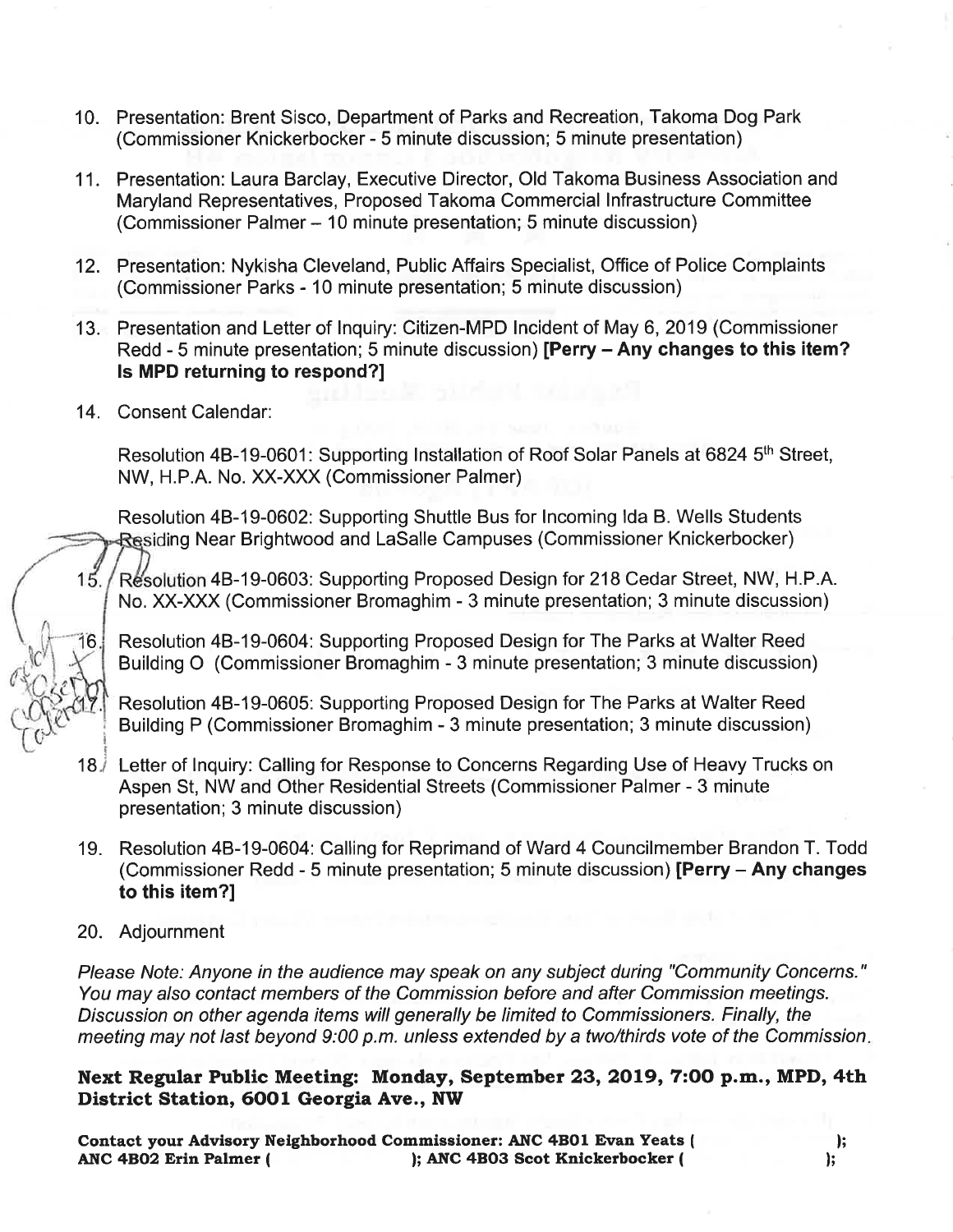ANC 4B04 Brenda Parks ( Tiffani Nichole Johnson (<br>4B08 Alison Brooks ( ); ANC 4B05 Perry Redd (
); ANC 4B06<br>
); ANC 4B07 Geoff Bromaghim (
); ANC 4B09 LaRoya Huff (
)

); ANC